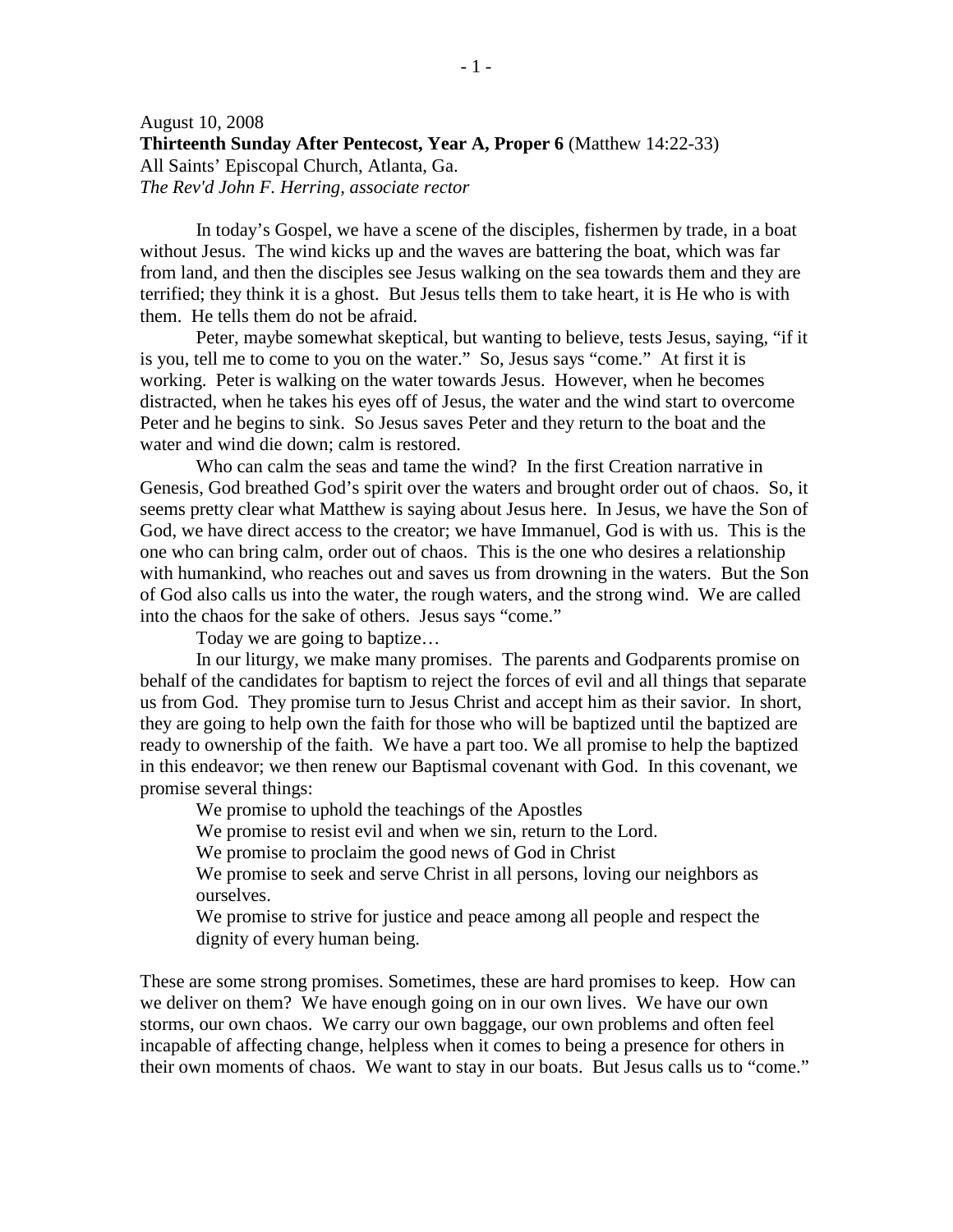Come into the water, come into the chaos. We can enter these waters and experience God who brings calm, even joy in the most unlikely places and moments.

 Two weeks ago I went with 19 teenagers and several chaperones from All Saints' on a mission trip here in Atlanta. We were called to serve in our city and honor our Baptismal Covenant in many ways. Going into it we all brought our own personal chaos along. There was a lot of uncertainty. Many of us did not know one another, and there were over forty other teens from two other churches in addition to our group. We were out of our element, out of our comfort zone.

Now, imagine this unease and add in whatever personal issues we brought along with us. We all have them, teenagers and adults, whether we admit them or not. Then add in the surroundings we saw each day, urban decay, concrete crumbling, paint chipping, weeds choking buildings, shattered glass, vacant lots, and empty storefronts. Now add human beings who have been ignored by most of society, who are hungry, often homeless and desperate. Let's not forget the working poor, who work as hard as anyone else, yet are unable to make ends meet. It is quite a combination, our personal problems and the sea of problems in our city. I would say we were reluctant at first to get out of the boat on this mission trip. But Jesus said "come."

 So, we went and the most remarkable things began to happen at all of our ministry sites. We experienced so many blessings in so many ways.

I cannot share them all with you, but I will share with you the amazing experience we had at a place called Set Free. Set Free serves homeless families with temporary housing, meals, counseling, medical assistance, clothing, and job skills. They also run a summer day camp for children of the surrounding communities. Many of these children belong to broken homes. Many have a tough future ahead of them, simply because they were born into a hard life. They belong to the cycle of poverty and are offered little hope from family members and have few positive role models.

The conditions at the camp were very sparse and the surrounding neighborhood showed signs of urban decay. Those who ran the camp did their best to provide a positive and Christian based experience for the children. They also provided needed discipline to children who were not receiving proper discipline at home. Despite the efforts of the camp, the children at the camp still craved love, attention and discipline.

It seems like it such a simple task, to go and be present for these children; but I could see as we walked in, the hesitation some of us had. We carried in our anxieties and we were aware of the difficulties that these children were facing. It was definitely a moment of departure from our boats into rough waters. Then we experienced some amazing things. The moment we walked in, the children ran to us and began to hug us. They jumped on our backs, grabbed our legs, it was somewhat chaotic, but in a great way. Our teens opened up. We spent the next two days running around with the children at Set Free, giving shoulder rides, playing basketball, throwing the football, pushing them on the swings, and providing boundaries and discipline when necessary. Watching our All Saints' youth was like watching a huge family of older brothers and sisters with their young siblings. The children of the camp would thank them, hug them, and ask if they would come back, saying, "This is the best day ever," and "You're my best buddy." It was so remarkable. We showed up to help and be a blessing and we were the ones coming away blessed with this deep sense of love and joy. Our group loved being there. Watching this, participating in it, was a kingdom moment.